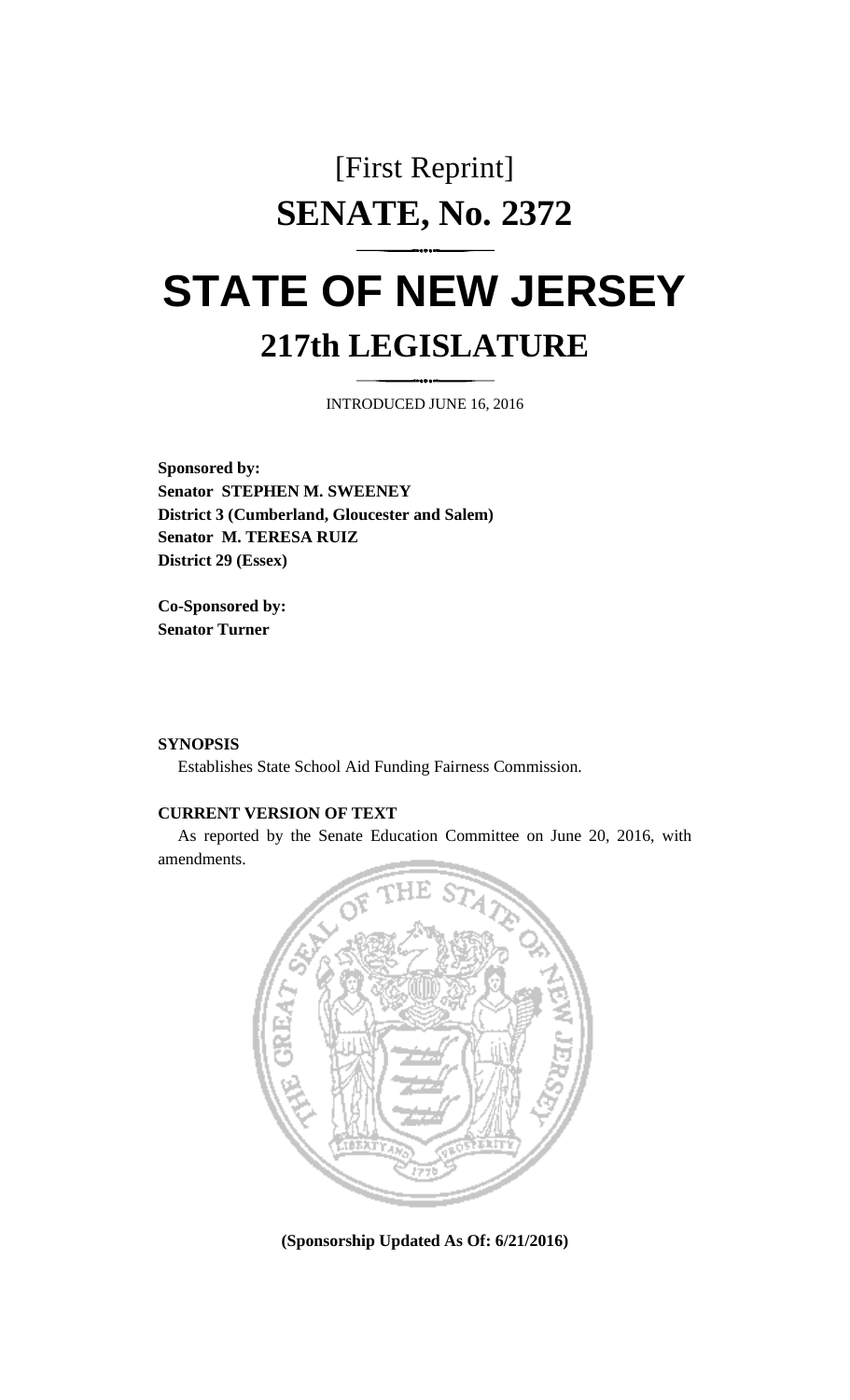**AN ACT** establishing the State School Aid Funding Fairness Commission.

 **BE IT ENACTED** *by the Senate and General Assembly of the State of New Jersey:*

 1. a. There is established the State School Aid Funding Fairness Commission. The commission shall consist of four public members appointed as follows: two members appointed by the Governor; one member appointed by the Senate President; and one member appointed by the Speaker of the General Assembly. The members shall have knowledge and experience in public school finance **<sup>1</sup> [**or**]** and**<sup>1</sup>** knowledge and experience in State budgeting and finance.

 b. Appointments to the commission shall be made within 30 days of the effective date of this act. Vacancies in the membership of the commission shall be filled in the same manner as the original appointments were made. Members of the commission shall serve without compensation but shall be reimbursed for necessary expenses incurred in the performance of their duties within the limits of funds made available to the commission for its purposes.

 c. The commission shall organize within 30 days after the appointment of its members and shall select a chairperson from among its members and a secretary who need not be a member of the commission. The commission shall meet at the call of its chairperson at the times and places it may deem appropriate and necessary to fulfill its duties, and shall conduct at least two public hearings to elicit the testimony of interested groups and members of the public.

 d. The Department of Education and the Department of the Treasury shall provide such staff and related support services as the commission requires to carry out its work. The commission shall also be entitled to call to its assistance and avail itself of the services of the employees of any State, county, or municipal department, board, bureau, commission, or agency as it may require and as may be available to it for its purposes.

2. a. It shall be the duty of the commission to study:

 (1) the adjustment aid and State aid growth limit provisions of the "School Funding Reform Act of 2008" (SFRA), P.L.2007, c.260 (C.18A:7F-43 et al.), to determine recommendations for revising those provisions in order to bring all school districts to their adequacy budgets as calculated pursuant to section 9 of that act over a period of 42 five school years <sup>1</sup> in a fair and equitable manner<sup>1</sup>;

 (2) the tax levy growth limitation as established and calculated pursuant to section 3 of P.L.2007, c.62 (C.18A:7F-38) and its impact on the ability of school districts to adequately fund operating expenses;

**EXPLANATION – Matter enclosed in bold-faced brackets [thus] in the above bill is not enacted and is intended to be omitted in the law.**

**Matter underlined thus is new matter.**

**Matter enclosed in superscript numerals has been adopted as follows: 1 Senate SED committee amendments adopted June 20, 2016.**